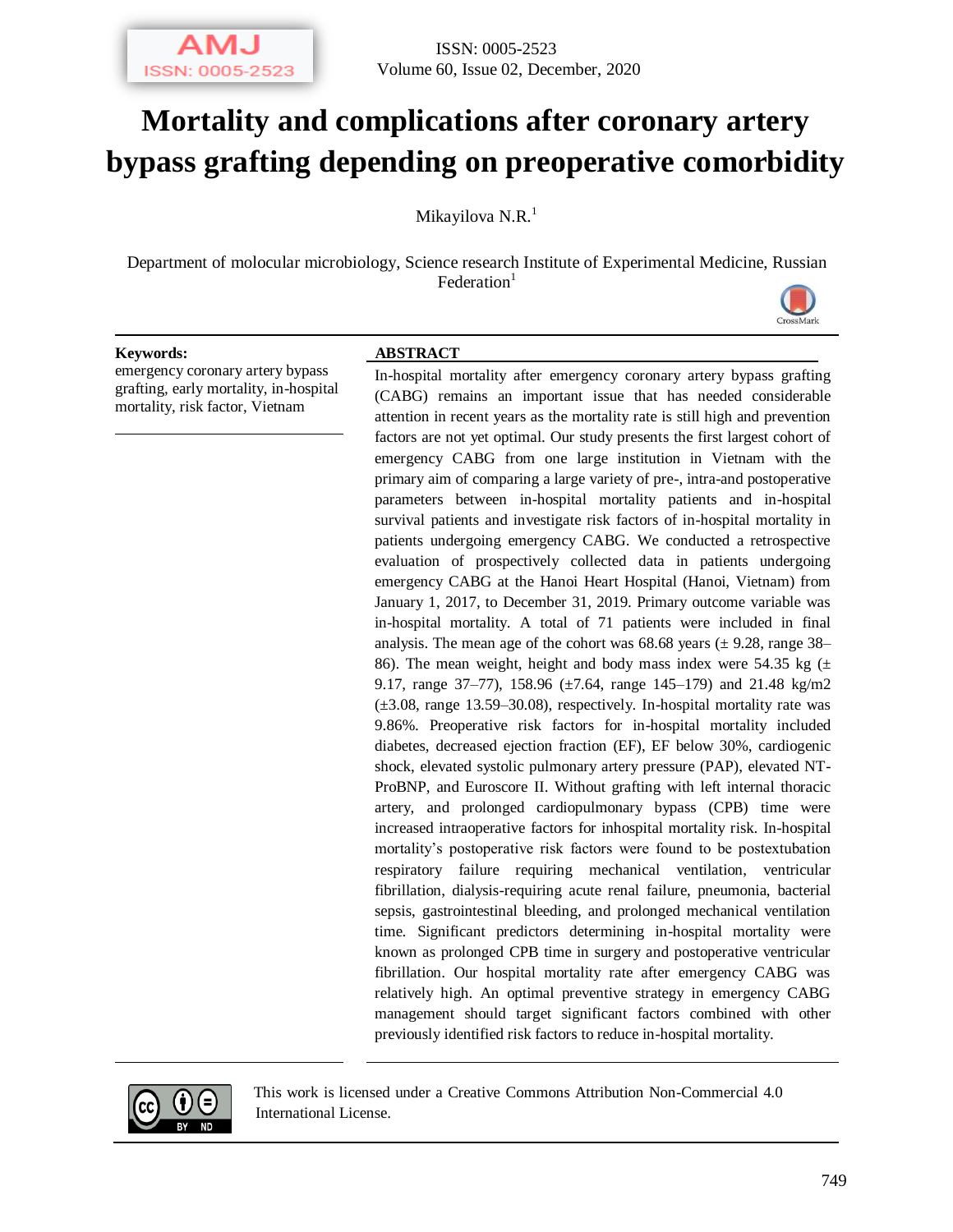### **1. Introduction**

Acute coronary syndrome (ACS), known as the most serious consequence of coronary artery disease, can result in long-term disability and mortality. Treatment for ACS patients is, to date, posed to be coronary revascularization. Though the outcomes of emergency coronary artery bypass grafting (CABG) were improved in previous reports, the early mortality still remains highly great  $(21–52\%)$ ,  $[1– 4]$ . especially within first 48 hours from onset [5]. There are no formal research investigation and analysis on the number of performed CABG procedures in Vietnam, this figure still, to the best of our knowledge, increase annually in Vietnam in the past decade. A small proportion of these procedures are performed in emergency situations, most often because of ongoing ischemia, angiographic accidents, multivessel disease but anatomic unsuitability for percutaneous coronary intervention (PCI) and mechanical complications of acute myocardial infarction. Several previous authors form developed countries have reported the risk factors for in-hospital mortality after emergency CABG, but there are still the inconsistencies and inadequacy in input data between the surgical centers [6– 8]. Importantly, in-hospital mortality after emergency CABG remains an important issue that needs considerable attention in recent years as mortality rate is still high and prevention factors are not yet optimal. A comprehensive understanding of the country-specific risk and prognosis of in-hospital mortality after CABG is crucial to reduce overall emergency-related in-hospital mortality in Vietnam. This study sought to compare a large variety of pre-, intra- and post-operative parameters between in-hospital mortality patients and inhospital survival patients and investigate risk factors of inhospital mortality in patients undergoing emergency CABG.

### **2. Methods**

Retrospective evaluation of prospectively collected data at the Hanoi Heart Hospital (Hanoi, Vietnam), was conducted. The clinical profile, preoperative characteristics, and medications, intraoperative data, and postoperative outcomes were retrieved from prospective patients' medical records and computerized database. From January 1, 2017, to December 31, 2019, a total of 71 patients underwent an emergency CABG in Hanoi Heart Hospital and were included in this study.

#### **3. Conclusions**

The in-hospital mortality rate was 9.86%. Preoperative risk factors for in-hospital mortality included diabetes, decreased EF, EF below 30%, cardiogenic shock, elevated systolic PAP, elevated NT-ProBNP, and Euroscore II. Without using internal thoracic artery, and prolonged CPB time were increased intraoperative factors for in-hospital mortality risk. In hospital mortality' postoperative risk factors were found to be postextubation respiratory failure requiring mechanical ventilation, ventricular fibrillation, dialysis-requiring acute renal failure, pneumonia, bacterial sepsis, gastrointestinal bleeding, and prolonged mechanical ventilation time. Significant predictors determining in-hospital mortality were known as prolonged CPB time in surgery and postoperative ventricular fibrillation.

## **4. References**

[1] Babaev A, Frederick PD, Pasta DJ, et al. Trends in management and outcomes of patients with acute myocardial infarction complicated by cardiogenic shock. JAMA. 2005;294(4):448–454. doi:10.1001/ jama.294.4.448

[2] Mehta R, Grab J, O'Brien S, et al. Society of thoracic surgeons national cardiac database investigators: clinical characteristics and in-hospital outcomes of patients with cardiogenic shock undergoing coronary artery bypass surgery: insights from the society of thoracic surgeons national cardiac database. Circulation. 2008; 117:876–885. doi:10.1161/CIRCULATIONAHA.107.728147